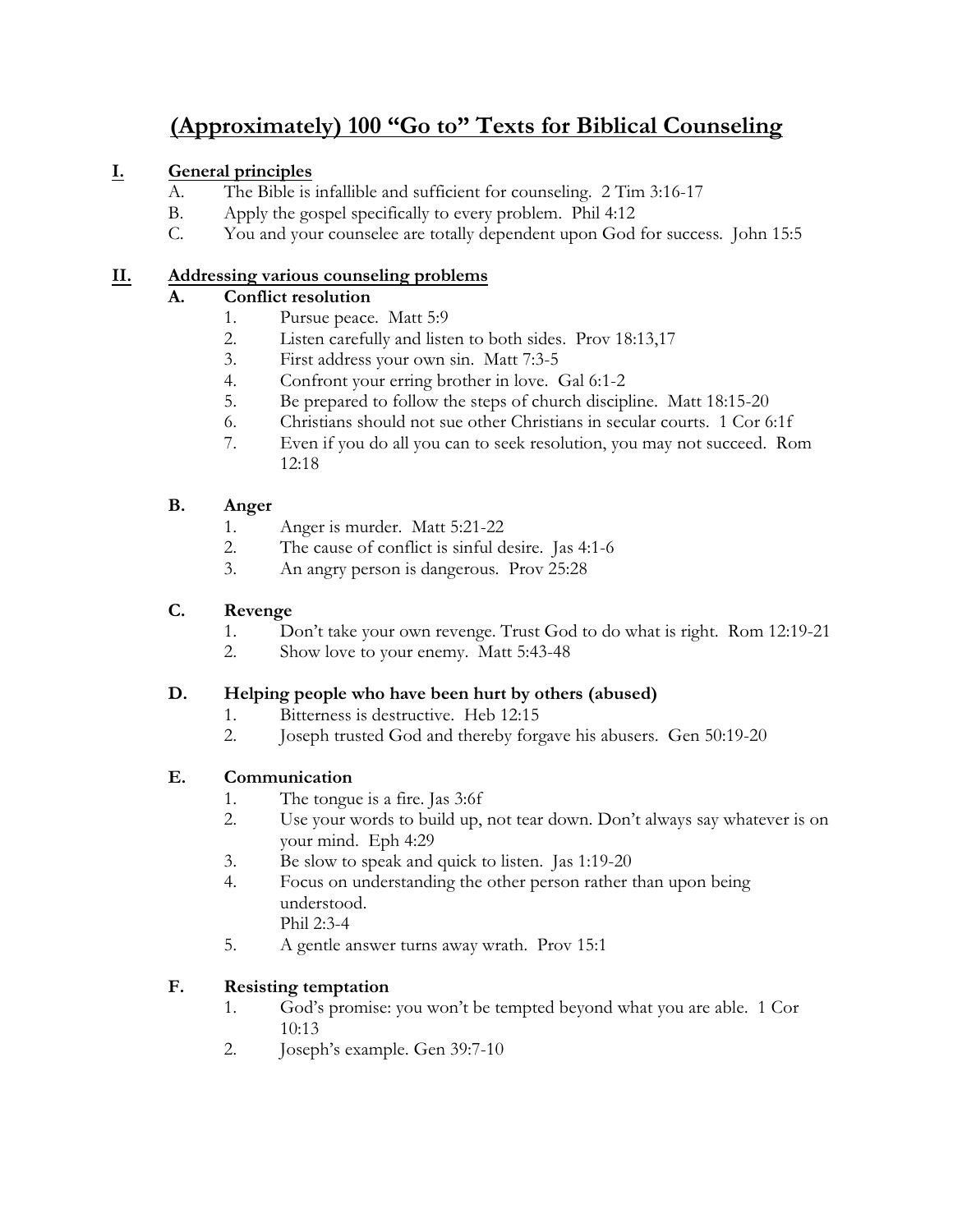## **G. Lust**

- 1. Lust in the heart is adultery. Matt 5:27-30
- 2. Flee lust. 2 Tim 2:22
- 3. You are responsible for what you think about. Phil 4:8-9 (also applies to fear, worry, depression, etc.)

### **H. Fear**

- 1. The fear of man brings a snare. Prov 29:25
- 2. Trusting in people is idolatry and will ruin you. Jer 17:5-8

## **I. Worry**

- 1. Trust God to meet your needs. Matt 6:25-34
- 2. Pray with thanksgiving. Phil 4:6-7

## **J. Depression**

- 1. Are you depressed because of your sin? Ps 32
- 2. The key to overcoming depression is not a change in your circumstances, but an increase in your faith. Phil 4:11-13

## **K. Addictions**

- 1. Addiction is seeking from some idol what God alone gives. Isa 55:1-2
- 2. The root problem is that some love pleasure more than they love God. 2 Tim 3:4
- 3. Substance abuse is sinful and destructive. Prov 23:29-35
- 4. "Co-dependents" make the addict their idol. Jer 17:5-8

## **L. Facing trials and calamity**

- 1. God sovereignly works all things together for good. Rom 8:28
- 2. God uses trials in your sanctification. Jas 1:2f<br>3. Nothing can separate you from God's love in
- 3. Nothing can separate you from God's love in Christ. Rom 8:31-39

#### **M. Seeking forgiveness**

- 1. From God. 1 John 1:8-10
- 2. From those you have wronged. Matt 5:23-24

#### **N. Granting forgiveness**

- 1. Forgive as you have been forgiven. Eph 4:32
- 2. The story of the unmerciful servant. Matt 18:21-35

#### **O. Repentance**

- 1. How can you tell if repentance is genuine? 2 Cor 7:9-11
- 2. An example of true repentance. Ps 51

## **P. Presenting the gospel**

- 1. We are saved not by keeping the law, but by Christ's atoning death. Rom 3:20-26
- 2. Confess your sins. 1 John 1:8-2:2
- 3. The substitution of the Lamb of God for sinners. Isa 53:4-6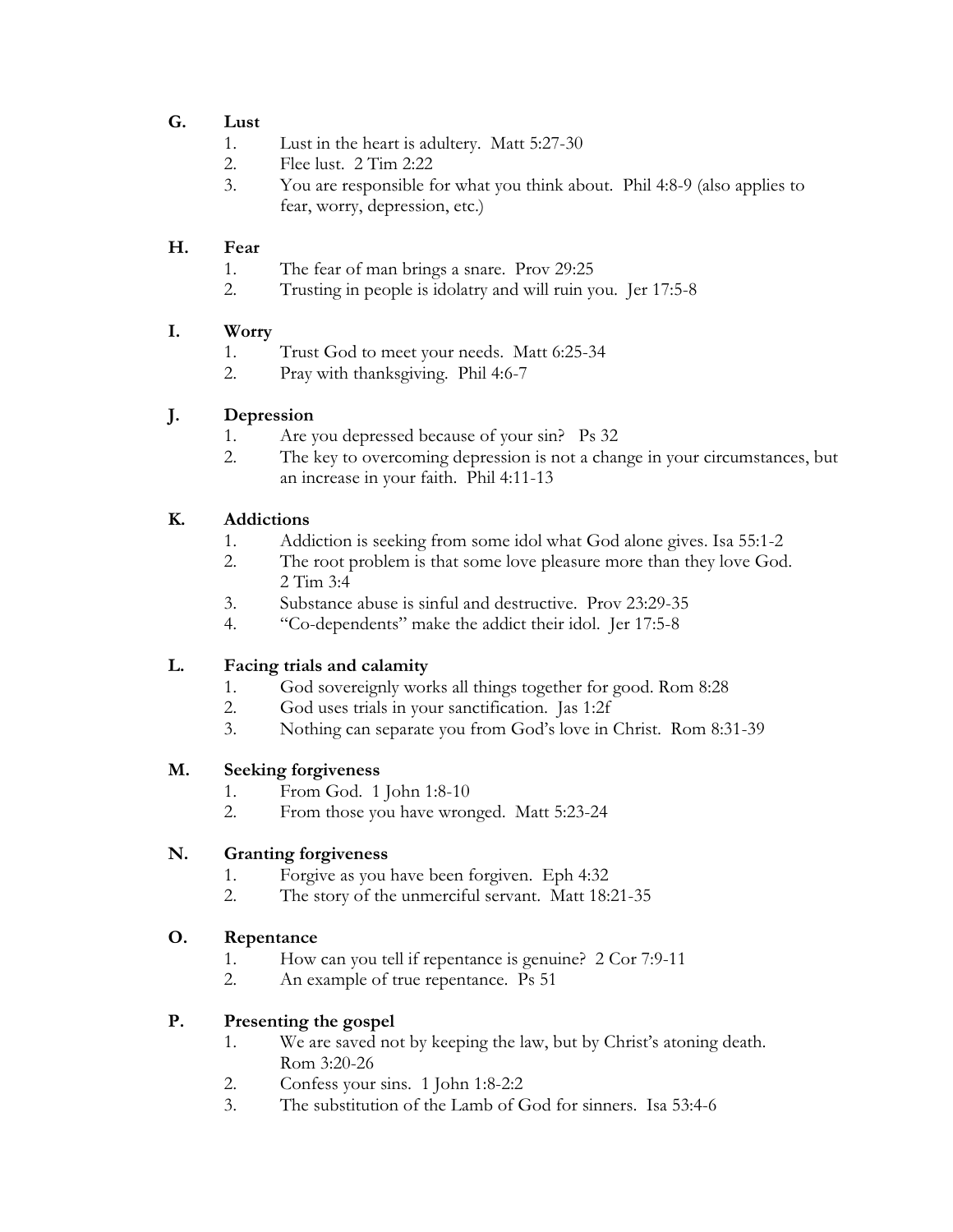- 4. The thief on the cross as an example of salvation by grace. Luke 23:39-43
- 5. We are saved by grace alone through faith alone. Eph 2:8-9

## **Q. Assurance of salvation**

- 1. If you truly believe in the Lord Jesus, you have been born of God. 1 John 5:1
- 2. If you are one of Christ's sheep, He keeps you safe. John 10:28-29
- 3. If you have no regard for God's commandments you are still lost. 1 John 2:3-4
- 4. If you have no love for the brethren, you have not been born of God. 1 John 4:8-9

## **R. Sanctification**

- 1. The converted sinner is no longer to be labeled by his old deeds. 1 Cor 6:9- 11
- 2. Consider your old nature dead and your new nature alive in Christ. Rom 6:11
- 3. The believer is a new person with a new nature. 2 Cor 5:17
- 4. God will work to sanctify you. Phil 1:6
- 5. You are responsible to put forth effort in your sanctification. Phil 2:12-13
- 6. Learn and apply the put off and put on dynamic. Eph 4:22-24
- 7. Christ saved us that we might do good works. Titus 2:14

## **S. Church involvement**

- 1. Regular attendance is mandatory. Heb 10:25
- 2. God wants you to commit (join), making yourself accountable to particular church leaders. Heb 13:17
- 3. Each of us is to serve. 1 Pet 4:10-11
- 4. Each of us is to give as God has prospered us. 1 Cor 16:2

## **T. Work and employment**

- 1. God's design is that you work six days a week. Exod 20:9
- 2. Don't be a sluggard. Prov 6:6-11
- 3. If someone refuses to work, he should not eat. 2 Thess 3:10
- 4. Serve God through your vocation. Eph 6:5-9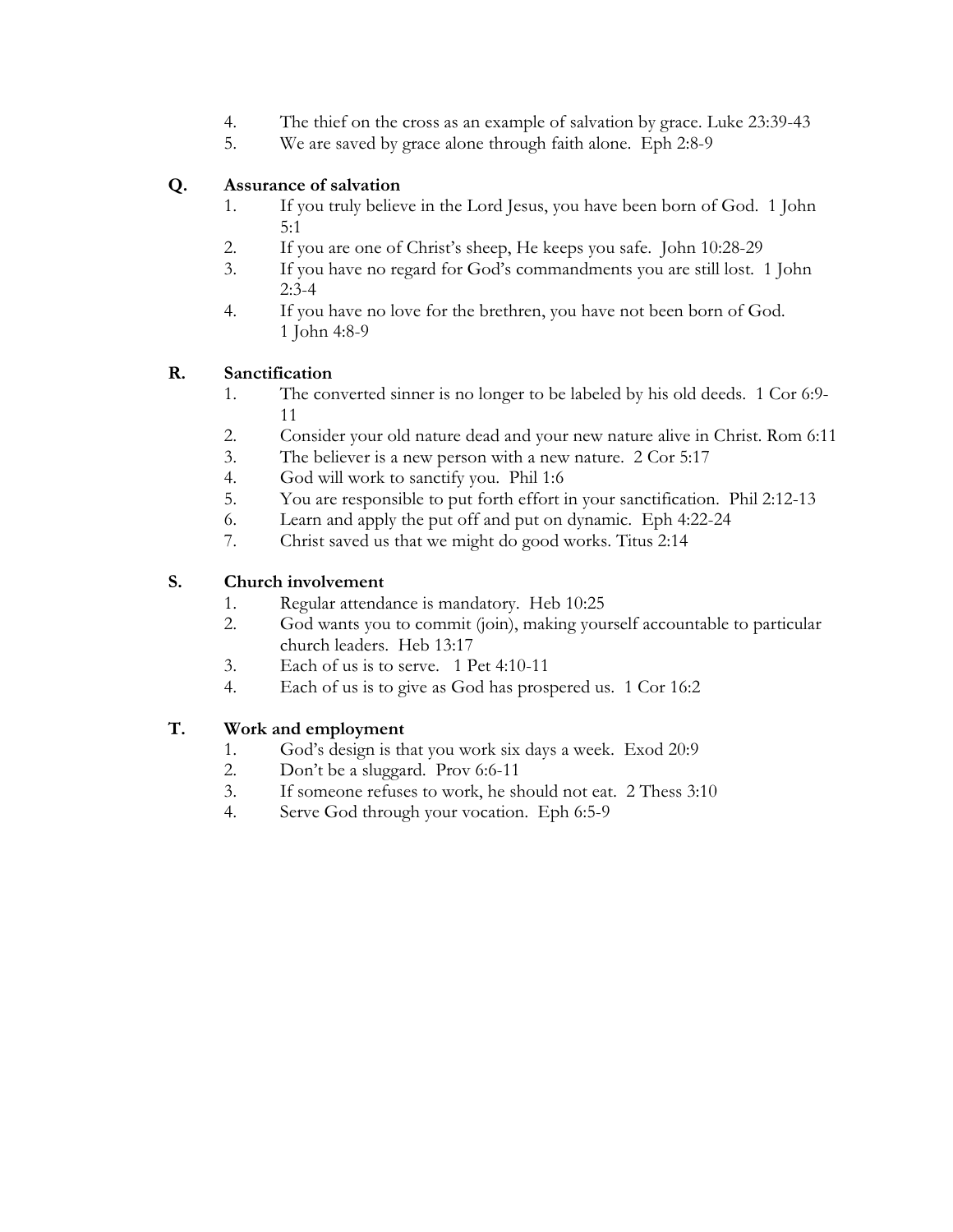## **U. Finances**

- 1. Planning (budgeting) is wise. Prov 21:5
- 2. Acknowledge God's sovereignty over your finances. Jas 4:13-17
- 3. God gives you the ability to earn. Deut 8:18
- 4. Avoid debt. Prov 22:7
- 5. Don't make an idol of money, but store up treasure in heaven. Matt 6:19-21
- 6. The love of money leads to every other evil behavior. 1 Tim 6:10
- 7. Be generous with those in need. 1 Tim 6:17-19
- 8. Giving to the Lord's work should be the first item in your budget. Prov 3:9
- 9. Pay your taxes. Matt 22:17-21

## **V. Decision Making/Knowing God's will**

- 1. Wholeheartedly seek wisdom from God. Jas 1:5 (also see Prov 1-9).
- 2. Search for God's moral will in the Bible. 2 Tim 3:16-17
- 3. Seek godly counsel. Prov 15:22
- 4. You can't know God's secret will. Deut 29:29
- 5. Submit your plans to God's sovereign will. Prov 16:9
- 6. Trust God, that His way is best. Prov 3:5-6

## **W. Integrity**

- 1. Simply tell the truth. Matt 5:37
- 2. Lying destroys relationships. Eph 4:25

## **III. Family issues**

#### **A. Marriage is divinely instituted**

- 1. God's design for marriage. Gen 2:18-23
- 2. God's directive for marriage. Gen 2:24

#### **B. The role of the husband**

- 1. Loving. Eph 5:25-30
- 2. Understanding. 1 Pet 3:7
- 3. Serving. John 13:1f

#### **C. The role of the wife**

- 1. Submission. Eph 5:22-24
- 2. Dealing with an unsaved husband. 1 Pet 3:1-6 (see context 2:21-25)

## **D. Sex**

- 1. All sex outside of marriage is wrong. Heb 13:4 (also see Gen. 2:24)
- 2. God wants us to be fruitful (have kids). Gen 1:28
- 3. Your sexuality belongs to your spouse. Don't deprive him/her. 1 Cor 7:3-5
- 4. God wants married people to enjoy sex. Prov 5:18-19 (also Song of Solomon)

#### **E. Child training**

- 1. The duties of children. Eph 6:1-3
- 2. The duties of parents. Eph 6:4
- 3. The necessity of discipline. Prov 19:18